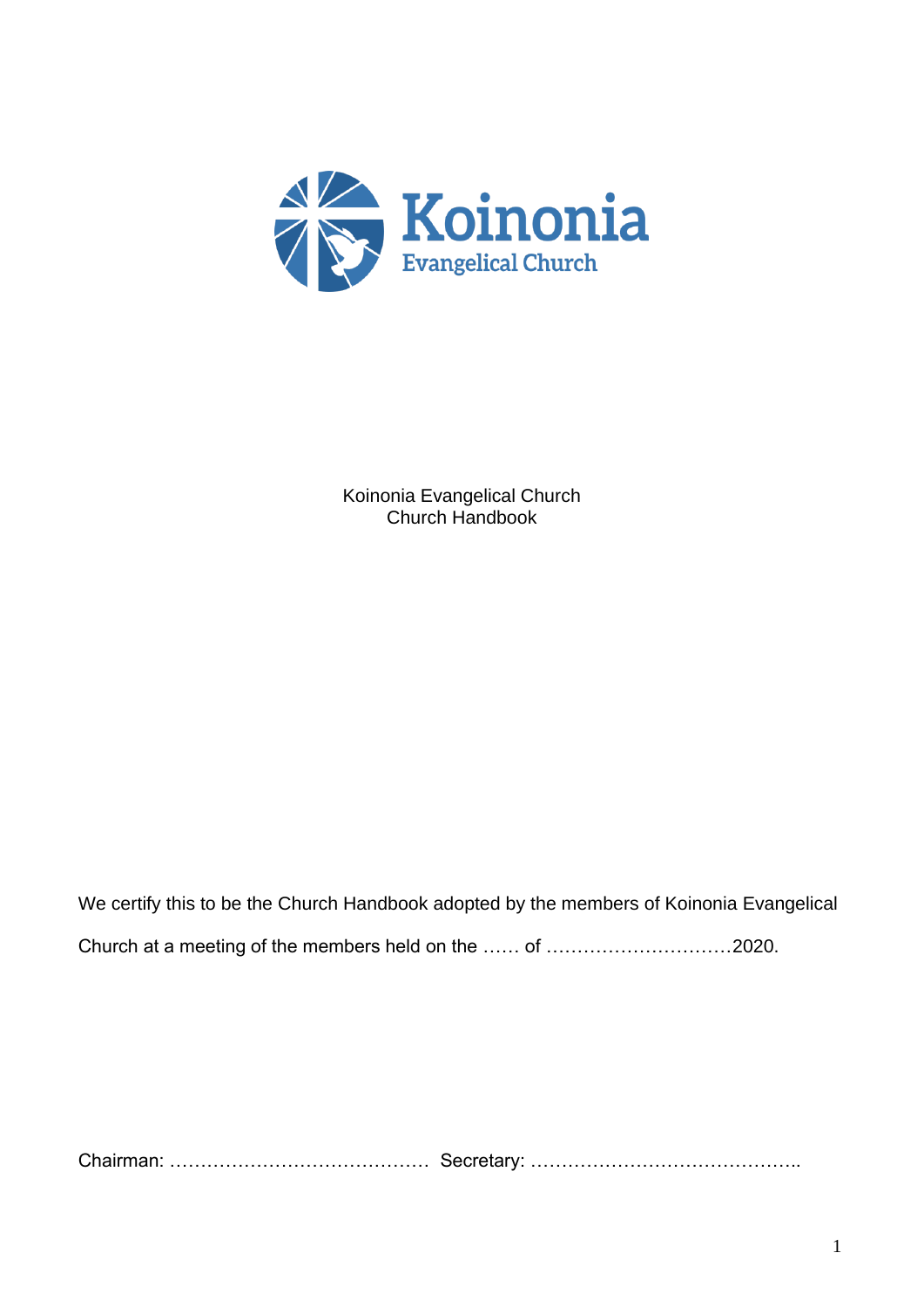### Koinonia Evangelical Church Church Handbook

## Principles for Charity Purposes

#### *The Church Constitution*

The Church is established as a Charitable Incorporated Organisation under a constitution first adopted on ……………….. 20.., (and last amended on ……… 20…..) ("the Constitution") which contains the main legal provisions governing the Church, its purposes and Basis of Faith, and its powers. Under the Constitution, the people with the responsibility for the general control and management of the administration of the Church are known as the charity trustees and they are identified in the Constitution by reference to the office they hold in accordance with this handbook.

#### *The Church Handbook*

This Church Handbook sets out the practices of the Church and its method of internal governance, none of which are contrary to any of the provisions of the Constitution.

#### *The Church Fellowship*

This Church Handbook sets out the practices of the Church and its method of internal governance, none of which are contrary to any of the provisions of the Constitution.

#### *The First Church Officers*

The date of the legal establishment of the Church is the date that the Constitution is registered by the Charity Commission (rather than the date on which the Constitution was adopted by the members).

Clause 2.4 contains the provisions for the appointment of Church Officers. The first Church Officers are not appointed but are the people who are listed below. The first Church Officers will hold office for a period of one year commencing on the date of the legal establishment of the Church ("the First Year") (but they may be removed during the First Year in accordance with the provisions of this handbook and they may be reappointed during the First Year for a term that goes beyond the First Year).

Elder – Don Olden Secretary – Bas Jacobs Treasurer – Hilary Rushworth External Advisor – Tim Abbott

Before the end of the First Year, the charity trustees shall make arrangements for the appointment of Church Officers in accordance with the provisions of clause 2.4 for terms that go beyond the end of the First Year to ensure that there will be Church Officers in office following the expiry of the Frist Year.

Following the expiry of the First Year, the charity trustees shall produce a new version of this handbook that does not contain this wording covering the first Church Officers, notwithstanding the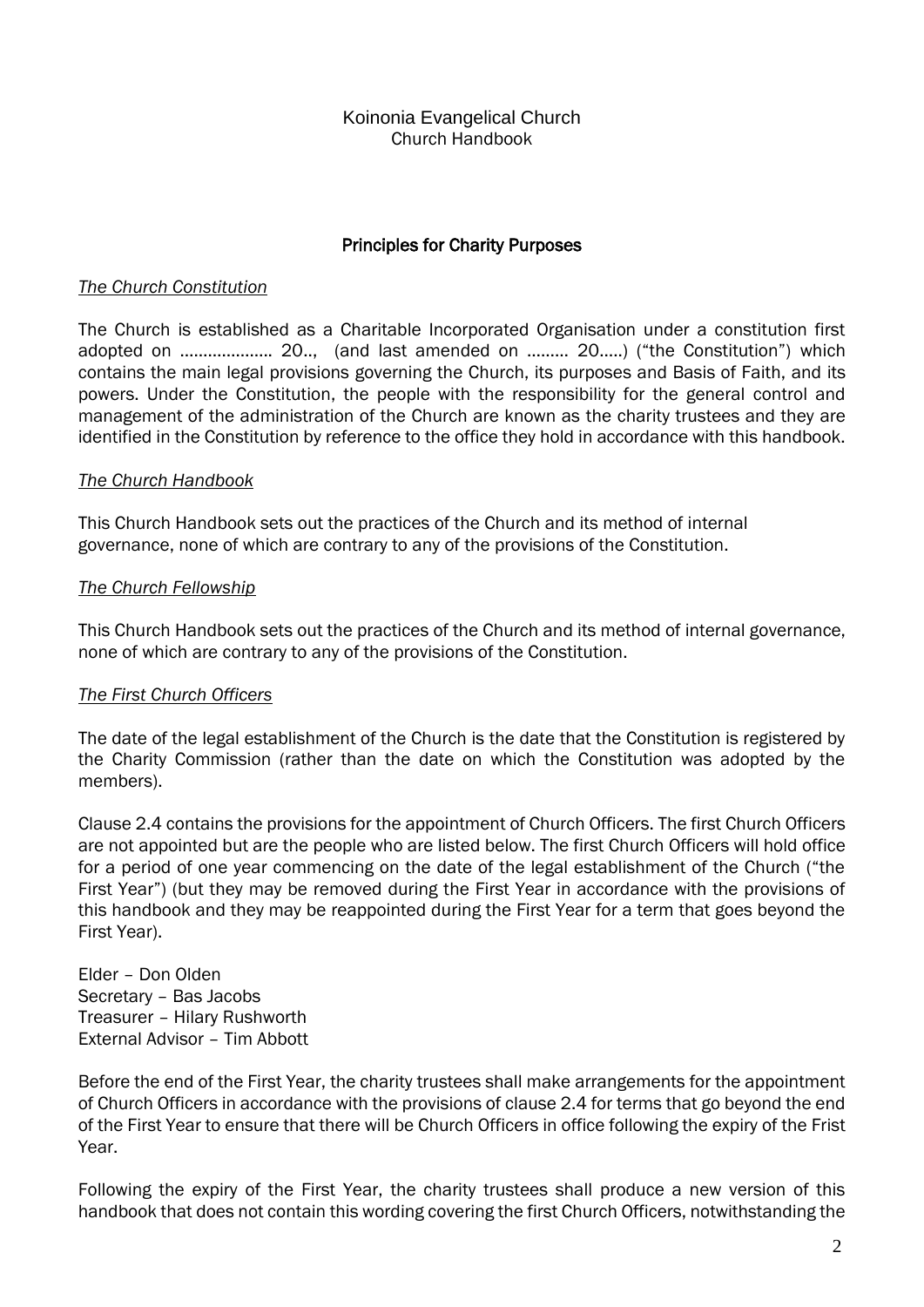clause in this handbook which says that this part of the handbook can only be amended following a change to the Constitution.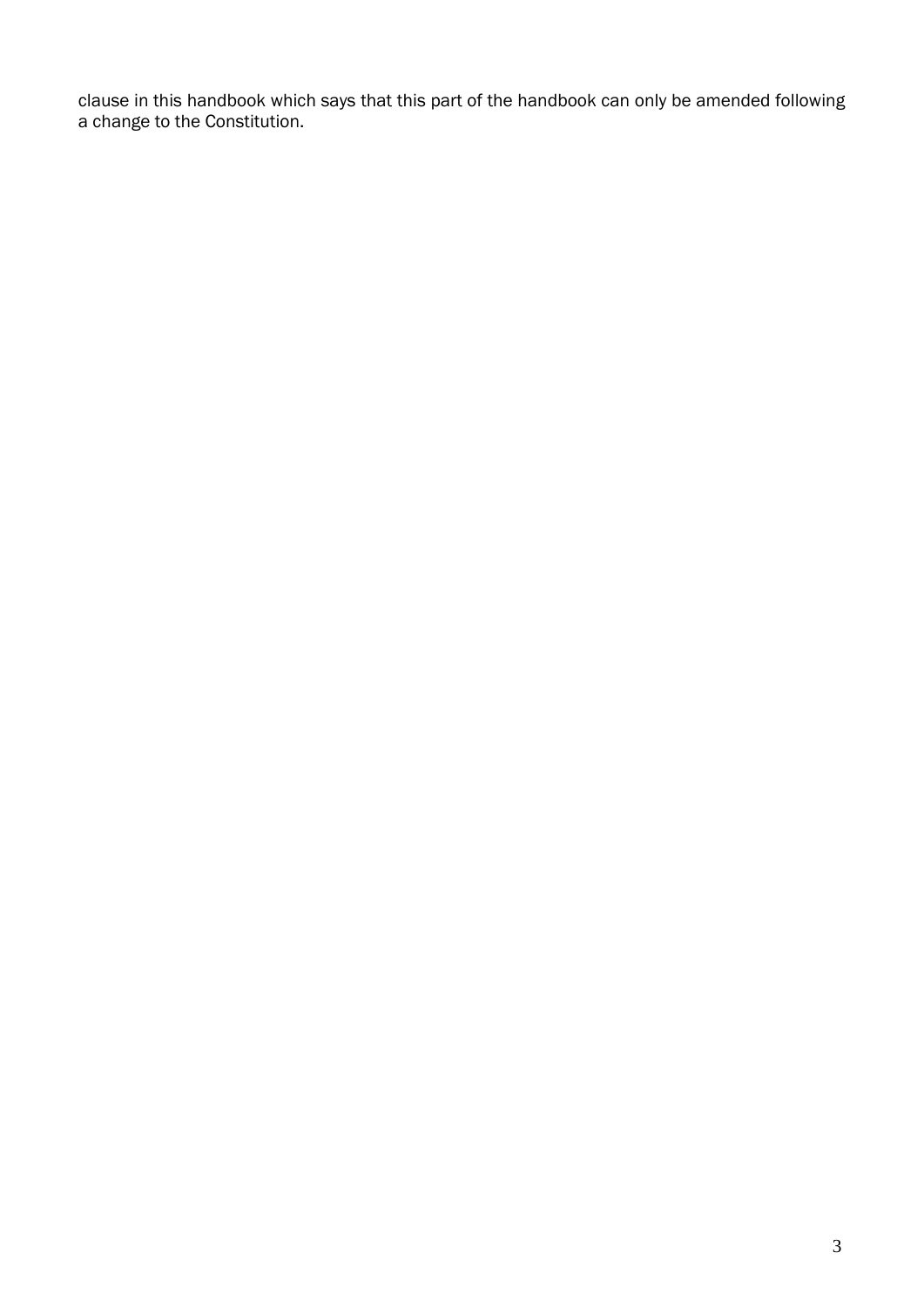# Part 1 – Basis of Faith, Doctrinal Distinctives and Ethical Statements

### 1.1 Basis of Faith

The Basis of Faith (see Appendix 1) sets out matters that we believe all Christian believers should be able to accept wholeheartedly and a person can only become a member of the Church if they have indicated that they do accept those beliefs.

### 1.2 Doctrinal Distinctives

We recognise that there are a number of doctrines, not referred to in the Basis of Faith over which genuine Christian believers may take different views. Our Doctrinal Distinctives set out the position and teaching of the Church on these matters. Church members are not required to agree with the matters in the Doctrinal Distinctives and may hold and discuss views to the contrary, but members are required to respect the positions set out in the Doctrinal Distinctives as the teaching of the Church and should not be insistent on their own views or divisive over these matters.

### 1.2.1 Creation and Evolution

God created the heavens and the earth, including all life, by direct act in six literal days as clearly detailed in the Scriptures (Gen 1:1; John 1:3; Col 1:16-17). Man was created by God directly and in His image; consequently, man did not evolve from lower forms of life (Gen 1:26-27).

### 1.2.2 Baptism

The ordinance of Believer's Baptism, by immersion, is open to all those who profess repentance towards God and faith in our Lord Jesus Christ and wish to obey His command and follow His example. Believer's Baptism is encouraged through the teaching of the Church and is normally expected of members.

## 1.2.3 The Lords Supper

The ordinance of the Lord's Supper is open to all those who profess repentance towards God and faith in our Lord Jesus Christ and are at peace with their fellow believers. Partaking in the Lord's Supper is encouraged through the teaching of the Church and is normally expected of members.

#### 1.2.4 The Lord's Day

Observance of the Sabbath Day is a Creational Ordinance (Gen 2:2-3) and reiterated in the Ten Commandments (Ex 20:8-11). It is given by God for the well-being of mankind and should be observed by refraining from normal work; this is pleasing to God (Is 58:13-14). Jesus Himself laid down the principles for Sabbath observance (Matt 12:1-14, Mk 2-23- 28, Lk 6:1-11). The Biblical pattern is that one day in seven is to be kept holy which provides opportunity for Believers to spend time in fellowship together and corporate worship. This was practised in the New Testament when the Church came together on the first day of the week (Acts 20:7) and became the Lord's Day (Rev 1:10). The teaching of the Fellowship, although not specifically prescriptive, is that this day should be set apart and honoured in accordance with Biblical principles.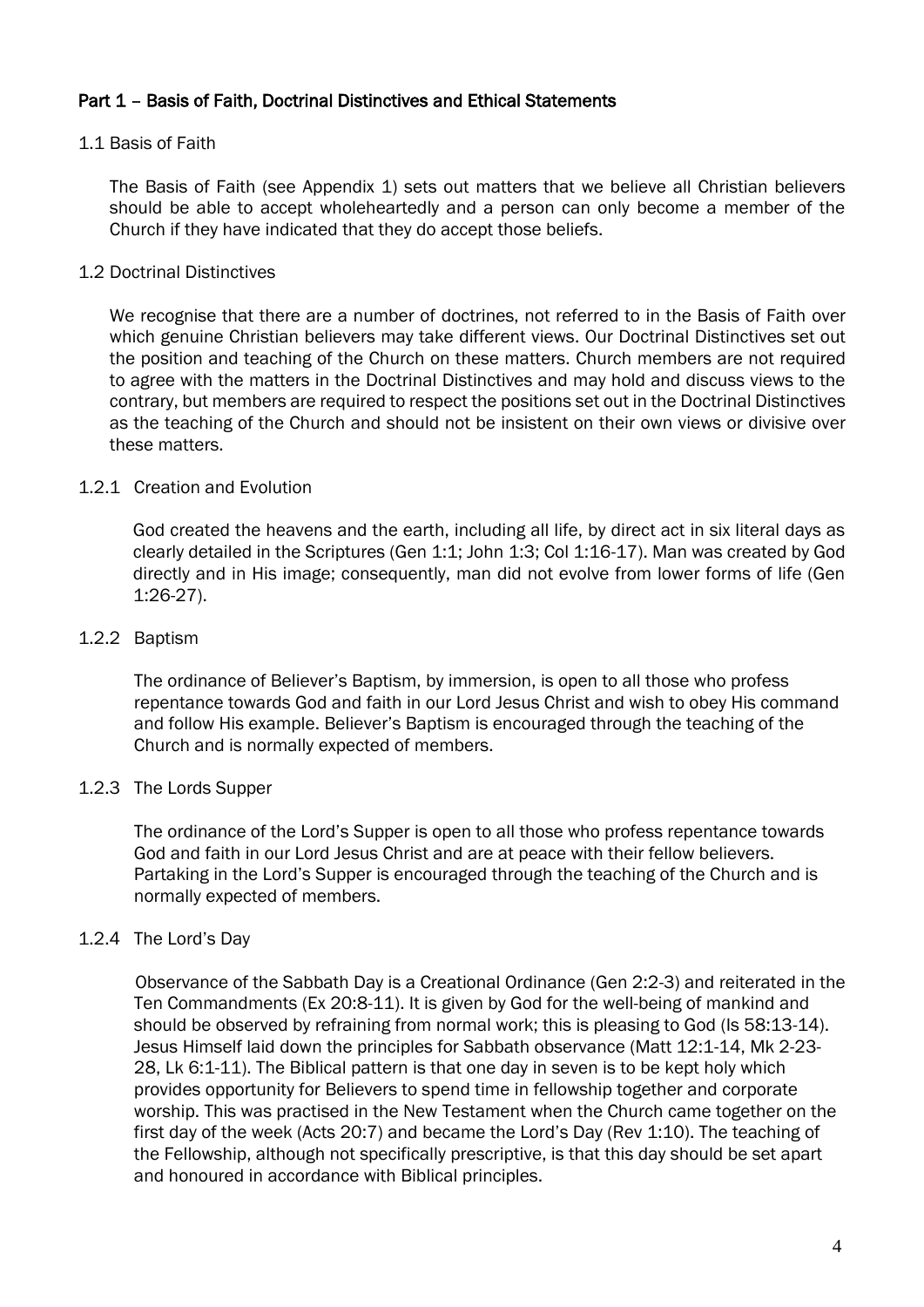# 1.3 Ethical Statements

- 1.3.1 Marriage our Basis of Faith sets out that the Bible is the final authority for all matters of belief and practice and the Members of the Church agree that the teaching of the Bible is that marriage is between one man and one woman (Genesis 2:24, Matthew 19:4-6, Ephesians 5:31-33) and that all sexual practices outside of marriage between a man and a woman are sinful and wrong. This includes homosexual practices (Romans 1:24-32; 1 Corinthians 6:9-11) regardless of whether or not homosexual marriage is permitted by the laws of England and Wales. The Bible also teaches that we must not be actively or passively complicit in sin (1 Corinthians 6:18-20; Ephesians 5:8-16; 1 Timothy 5:22) and that faith without works is dead (James 2:17). It is therefore part of our doctrine that in relation to any activities of this Church we must in no way condone, promote, assist or encourage adulterous or extra-marital sexual practices, whether heterosexual or homosexual.
- 1.3.2 Sexuality The Church adopts the Nashville Statement (see Appendix 3) as our statement on human sexuality.
- 1.4 Amendments to this Part 1 of this Church Handbook shall only be permitted where the provisions of Clause 2.11. have been satisfied.

# Part 2 - Provisions for the Internal Governance of the Church

### <span id="page-4-0"></span>2.1 Members and Membership

- 2.1.1 Clause 2.1 comprises the membership requirements of the Church Handbook referred to in the Constitution.
- <span id="page-4-1"></span>2.1.2 Members of the Church shall be those persons who have confirmed in writing their unreserved agreement to the Basis of Faith and their acceptance of the Constitution and this Church Handbook in its entirety (including the duty of members referred to in the Constitution) and whose Membership has been approved and has not been suspended or terminated, all in accordance with the provisions of this Clause [2.1.](#page-4-0)
- 2.1.3 Membership brings with it certain privileges and responsibilities. The privileges are identified as membership of the local Body of Christ in all its work and worship, to be able to partake in discussing and agreeing the way in which the local church should move forward and fulfil its Biblical role in the local community and the benefit of Pastoral care. The obligations of membership are to submit to the authority and leadership of the Elders in accordance with the provisions of this Church Handbook and the Constitution, to participate in the work of the Church and its activities, to attend meetings regularly, to bear each other up before the Lord in prayer, and to share in the financial needs of the Church. In particular this will involve:
	- a. Regular attendance at Sunday worship. (Acts 20:7, Heb. 10:25)
	- b. Regular personal prayer and Bible study. (2 Tim 3:15-17, Phil. 4:6)
	- c. Regular attendance, when possible, at the main weekday meeting of the church for prayer, Bible study and fellowship. (Acts 1:14, 2:42)
	- d. Sharing in the life, work and witness of the local church. (Rom. 1:16, 1 Cor. 15:58)
	- e. Regular giving to the local church and the Lord's work in general. (1 Cor. 16:2, 2 Cor. 9:6- 7)
	- f. The showing of Christian love and concern, both for the members of the church family and for the community at large. (John 13:35, 1 Thess. 3:12)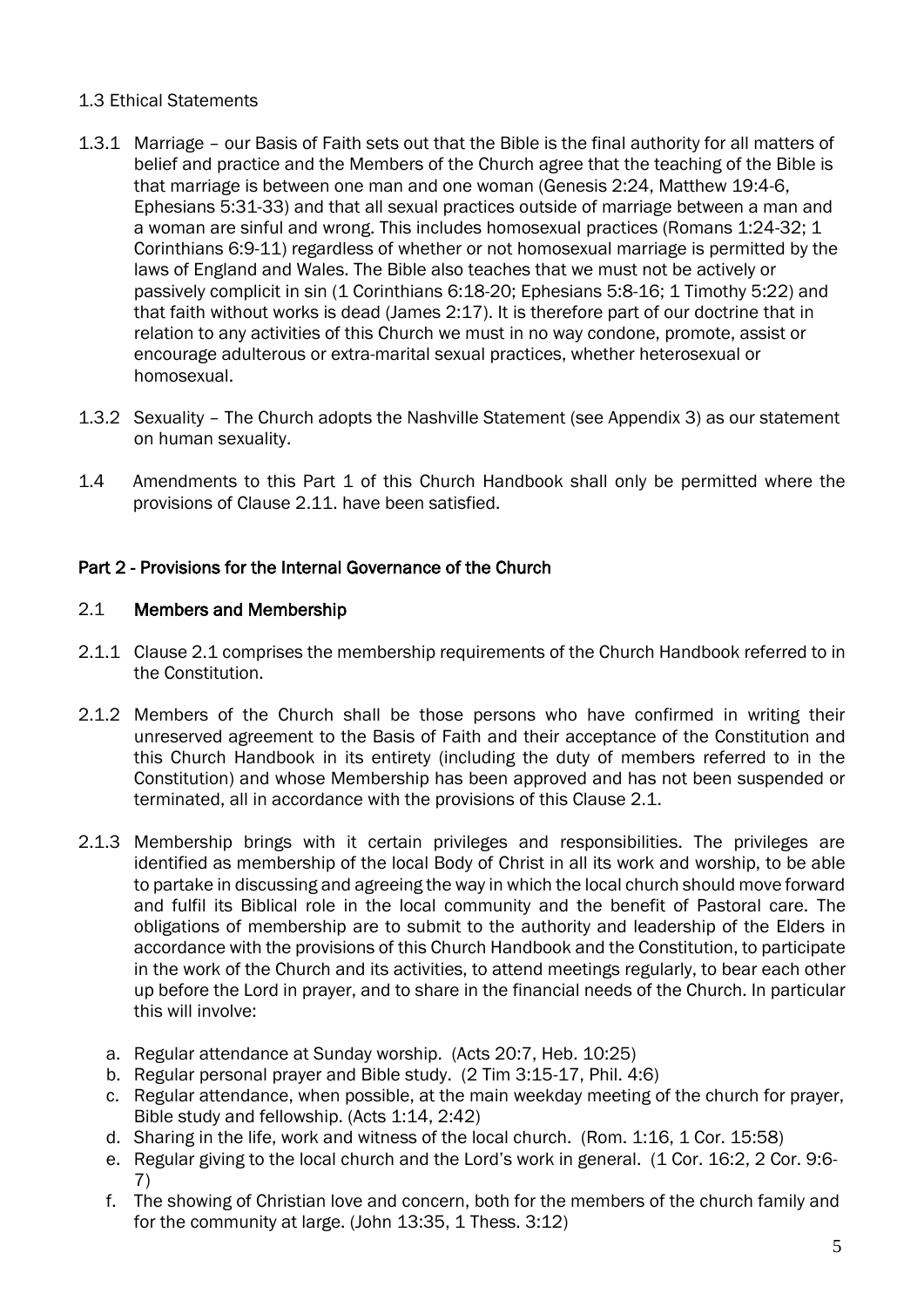- g. An endeavour to live a life consistent with the faith we profess. (Rom. 6:1-2, Eph. 4:1)
- h. Regular attendance at the Lord's Supper the pattern of frequency being a matter for the individual member to decide. (Acts 2:42, 20:7)

# Admission to Membership

- 2.1.4 The first Members of the Church are the people who agreed to approve the original version of the Constitution together with the original version of this Church Handbook. (The fact that the first Members voted to approve the Constitution and Church Handbook, including the Basis of Faith means that no further written declaration from them is required).] A person may apply to the Elders to become a Member of the Church and that application, if thought fit, will be put to the Members at a Church Business Meeting for their approval.
- 2.1.5 The Pastor and his wife shall be received into Membership on the taking up of his appointment as Pastor subject to their compliance with Clause [2.1.2.](#page-4-1)
- 2.1.6 The Church Secretary shall maintain a written register of all Church Members.

## Termination of Membership

- 2.1.7 A Member may voluntarily resign by submitting in writing a letter to that effect to the charity trustees through the Church Secretary.
- 2.1.8 A Member may be removed from Membership by the application of the disciplinary procedure set out in Clause 2.7.

## 2.2 Baptism

- 2.2.1 The Doctrinal Distinctives set out the view of the Church with regard to Baptism.
- 2.2.2 Any person wishing to be baptised shall submit their request to the Elders who will arrange for two of their number to interview the applicant. The representatives shall report back to a meeting of the Elders and within their report will be any recommendation as to the mode of Baptism if it is not to be by immersion.
- 2.2.3 An applicant who is to be baptised will be required to give testimony to their faith before the baptism.

## 2.3 The Lord's Supper

- 2.3.1 The Lord's Supper is to be celebrated in thanksgiving for the Son of God who loved us and gave himself for us. It is a service of remembrance of, and communion with, the risen Lord by those who have been saved.
- 2.3.2 The Lord's Supper shall be celebrated throughout the year at times determined by the Elders. The table shall be open to all who truly believe in the Lord Jesus Christ and know Him as their own personal Saviour.

## 2.4 Church Officers

The Church Officers are the people who hold the roles set out in this Clause 2.4.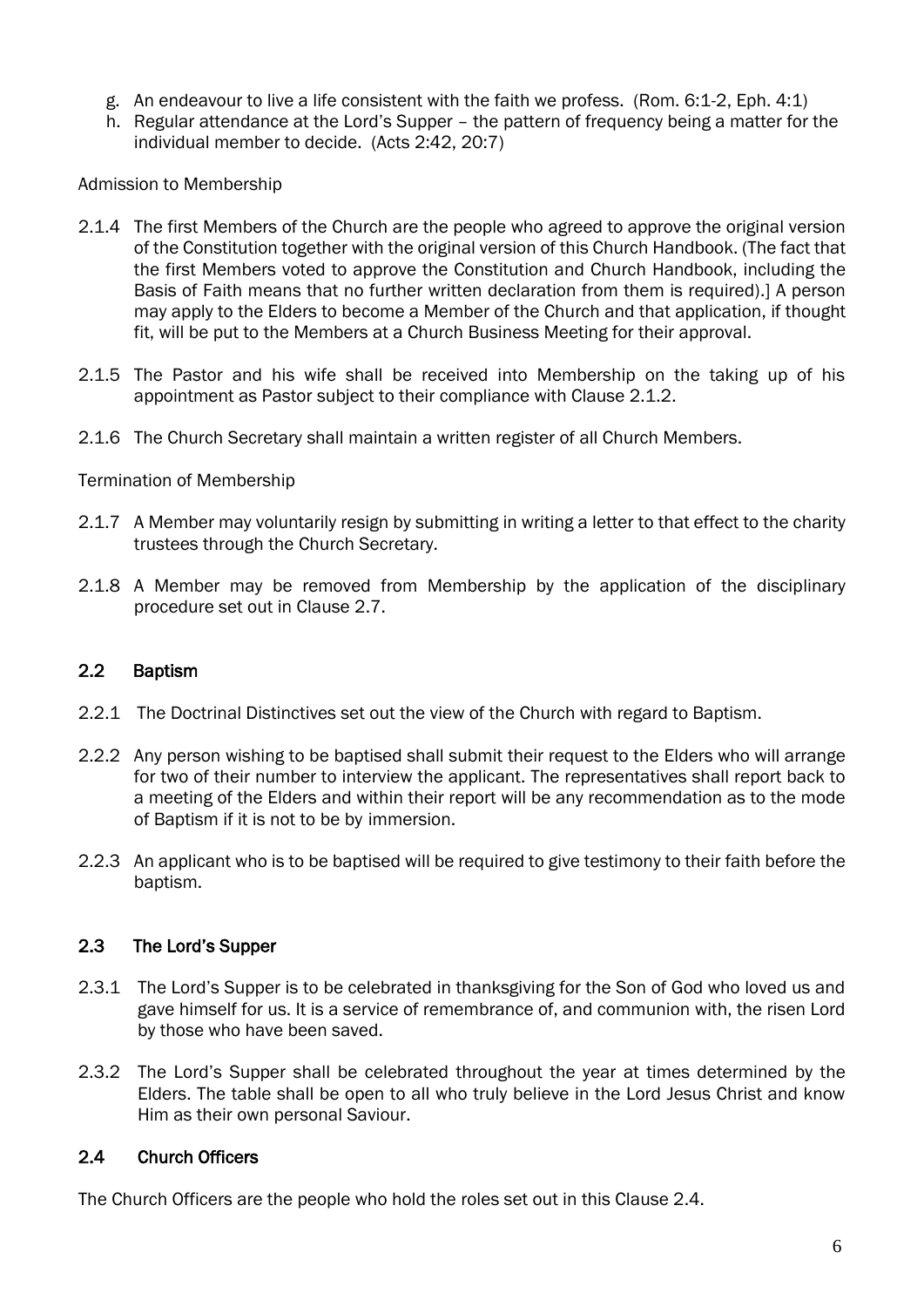# Elders

2.4.1 The Elders are entrusted with the Spiritual oversight and leadership of the Church and are responsible, under God, for the ministry to the Church. They are to be men worthy of the office who meet the qualifications as laid down in Scripture (1 Tim 3:1-7, Titus 1:6-9)).

Elders are to be appointed by the Church on the recommendation of the serving Elders. If for any reason there are no serving Elders then it will be the responsibility of the Management Team in consultation with the Charity Trustees to recommend suitable candidates to the Church. To be accepted as an Elder the candidate must obtain two thirds of the votes of those present at the meeting.

There is no specific period of service although they should, if possible, take a Sabbatical every seventh year after which they may or may not be re-appointed.

### Deacons

2.4.2 Provisions. The Deacons are entrusted with the practical welfare of the Church. They are to be men worthy of the office who meet the qualifications laid down in Scripture. There is no set number of deacons but they may be appointed for particular roles as they arise within the requirements of the Church. The roles in question should be identified by the Elders.

Deacons are to be appointed by the Church after nomination from within the membership. Nominations, with the consent of the person involved, must be submitted to the Secretary, in writing, signed by two members, at least two Sundays before a business meeting.

To be accepted as a Deacon the candidate must obtain two thirds of the votes of those present at the meeting.

A Deacon may serve for three years before standing down, he may however be nominated for re-election. After serving two consecutive periods a deacon should have a Sabbatical year free from office unless this is considered detrimental to the running of the Church. After this Sabbatical period, he may stand for office again.

## Church Secretary and Church Treasurer

2.4.3 The Church shall appoint from among the membership a Church Secretary and a Church Treasurer.

The Church Secretary shall be responsible for the preparation of notices of any Church Business Meetings and the issuing of all papers and reports to be presented to such meetings. Members shall deliver to the Church Secretary any notice of items of business to be discussed at a Church Business Meeting in sufficient time to enable them to be circulated to all Members before the meeting.

The Church Treasurer shall be responsible for maintaining the accounts of the Church. Any Member holding any church funds shall account for those funds to the Church Treasurer together with such explanations and documentary evidence as will enable him to incorporate the figures into the church accounts.

## External Advisors

- 2.4.4 An external advisor may be appointed to be a charity trustee and shall be either:
	- i) An individual who is regular worshipper at another church and has been appointed as an elder in that congregation or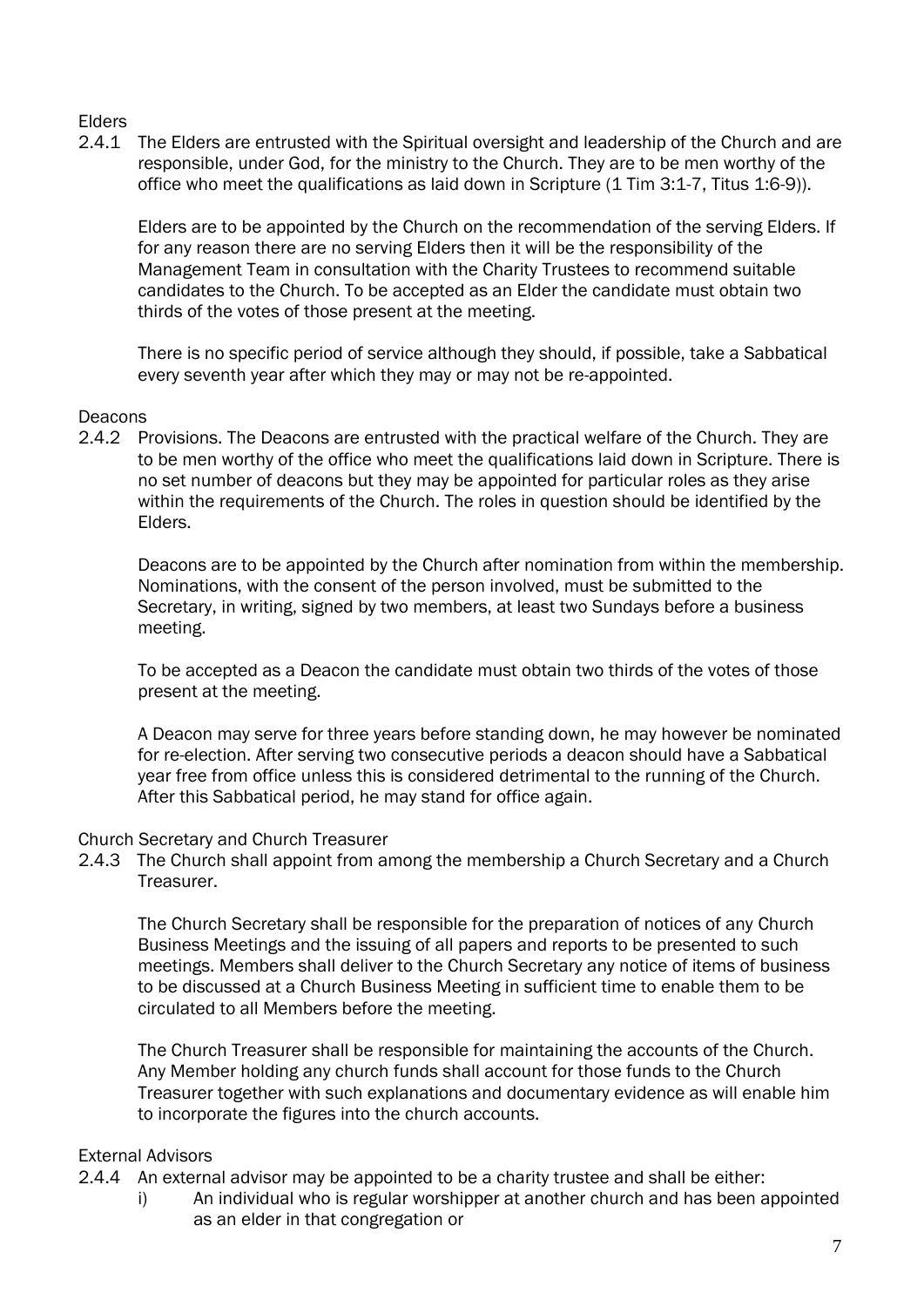ii) an individual whom the Elders consider would provide helpful advice and guidance to the trustees and the church.

# 2.5 Charity Trustees

2.6.1 The Constitution sets out which of the Church Officers are the charity trustees of the Church.

# 2.6 Church Management Team

2.7.1 A Church Management Team consisting of the Elders, Deacons, Treasurer, Secretary and organisational leaders should meet at least bi-monthly in order to discuss the practical management of the Church. Other meetings may be called as necessary and other people may be invited to attend as required.

# 2.8 Church Discipline

Removal from membership

- 2.8.1 Matthew 18:15-17 and 1 Corinthians 5 teach that local churches should remove from among them members who refuse to repent of sin. We believe that local churches should always take this action with the aim that it will prompt the person who has been removed from membership to repent so that he or she can be welcomed back into the church and with the aim that it will help to prevent other members from being tempted to follow their example.
- <span id="page-7-0"></span>2.8.2 A Member of the church may be removed from membership for any of the following reasons:
	- a. He or she errs in doctrine so that he or she no longer affirms the Basis of Faith of the Church
	- b. He or she is no longer willing to respect the practices and doctrinal positions adopted by the Church set out in Part 1 of this Church Handbook
	- c. He or she errs in conduct by committing open sin which brings the church into disrepute
	- d. He or she has consistently failed to fulfil the obligations of a member of the church
	- e. He or she refuses to repent of sin committed against another Member which has been drawn to his or her attention
	- f. He or she has made false and malicious allegations against an Elder, Deacon or other member of the church
	- g. He or she is no longer living in submission to the leadership and authority of the Elders of the church
- 2.8.3 A Member may only be removed from membership by a resolution of the members at Church Business Meeting which has been proposed by the charity trustees of the Church.
- 2.8.4 The charity trustees shall not propose a resolution to remove a Church Member unless the following steps have been taken:
- 2.8.4.1 The charity trustees have held a charity trustee disciplinary meeting ("the CTD Meeting") at which they considered whether or not to propose a resolution to remove the Member ("M") from membership;
- 2.8.4.2 The charity trustees have given to M 21 clear days' notice of the CTD Meeting, informing M why his or her removal from membership is being considered, and inviting the M to make representations to the charity trustees as to why he or she should not be removed from membership;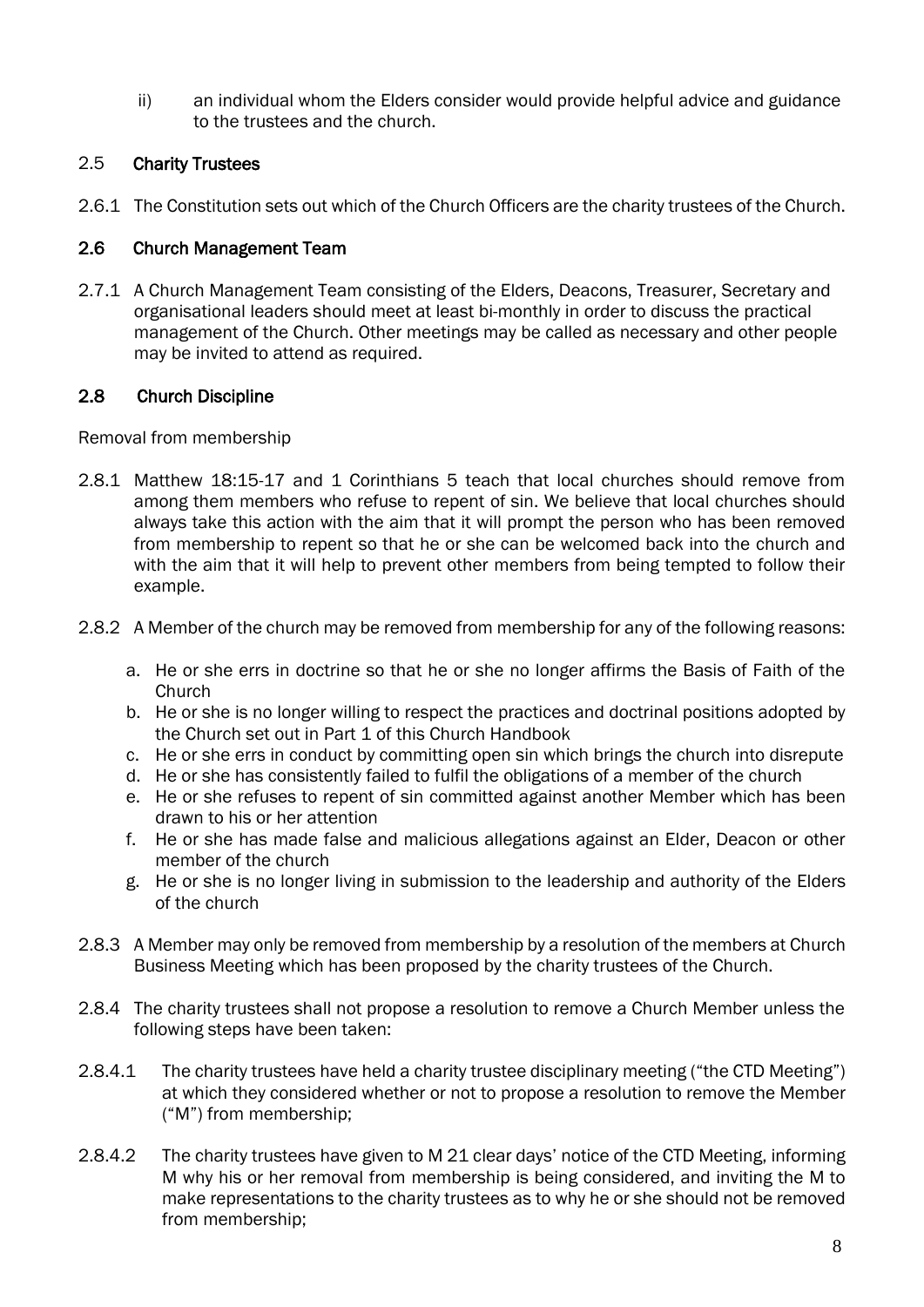- 2.8.4.3 The charity trustees allowed the Member to make those representations at the CTD Meeting himself or herself or through his or her representative; and
- 2.8.4.4 The charity trustees took those representations into account when deciding whether to propose a resolution that M be removed from membership.
- 2.8.5 The Member whose removal from Membership is proposed shall be entitled to a reasonable amount time during the meeting at which the Church Members vote on the resolution to remove him or her from membership to address the Members and make such representations as he or she wishes prior to the vote on the resolution.
- 2.8.6 The Member shall be informed of the decision of the Members by the [Church Secretary] and the register of Members amended accordingly where termination of membership is to be applied.
- 2.8.7 A person who has been removed from membership shall be welcomed back into membership if they apply for membership in the normal way and their application is approved.
- 2.8.8 The steps set out at Clauses [2.8.9](#page-8-0) t[o 2.8.11](#page-8-1) should also be followed prior to the CTD Meeting taking place, but failure to follow those steps will not invalidate a resolution of the Members to remove a person from Membership.
- <span id="page-8-0"></span>2.8.9 The Elders must be informed where it is believed that any of the reasons set out in Clause [2.8.2](#page-7-0) apply to a Member of the Church. Where a person's behaviour is being reported by a Member who has been sinned against by the person he or she is reporting, that Member should normally raise the issue first with the person concerned and only report it to the Elders if the two persons concerned are unable to resolve the matter between themselves.
- <span id="page-8-2"></span>2.8.10 Where the Elders are informed or they themselves believe that any of the reasons at Clause [2.8.2](#page-7-0) apply to a Member, they shall appoint two persons of spiritual maturity to meet with the Member to enquire into the matter and to investigate the matter thoroughly, and where appropriate to encourage the Member against who the allegations have been made to repent.
- <span id="page-8-1"></span>2.8.11 After the persons appointed under Clause [2.8.10](#page-8-2) have investigated the matter and have met with the Member against whom the allegations have been made (or the Member has been given reasonable opportunity to meet and has refused), they shall report back to the Elders who shall decide whether it is necessary for a CTD Meeting to be held and what additional steps they should take (if any).
- 2.8.12 Even in cases where there has been genuine repentance, the Elders may still be required to report the facts arising from the investigation to the relevant secular authorities. In such cases the Elders shall give to the Member concerned all the support that is appropriate for a Member who is genuinely repentant.

Additional Disciplinary Measures

- <span id="page-8-3"></span>2.8.13 Whenever the Members vote to remove a person from membership, they may also resolve to impose any of the following the measures:
	- a. a restriction from attending or taking part in any or all of the meetings of the Church, including meetings or activities that are normally open to the public;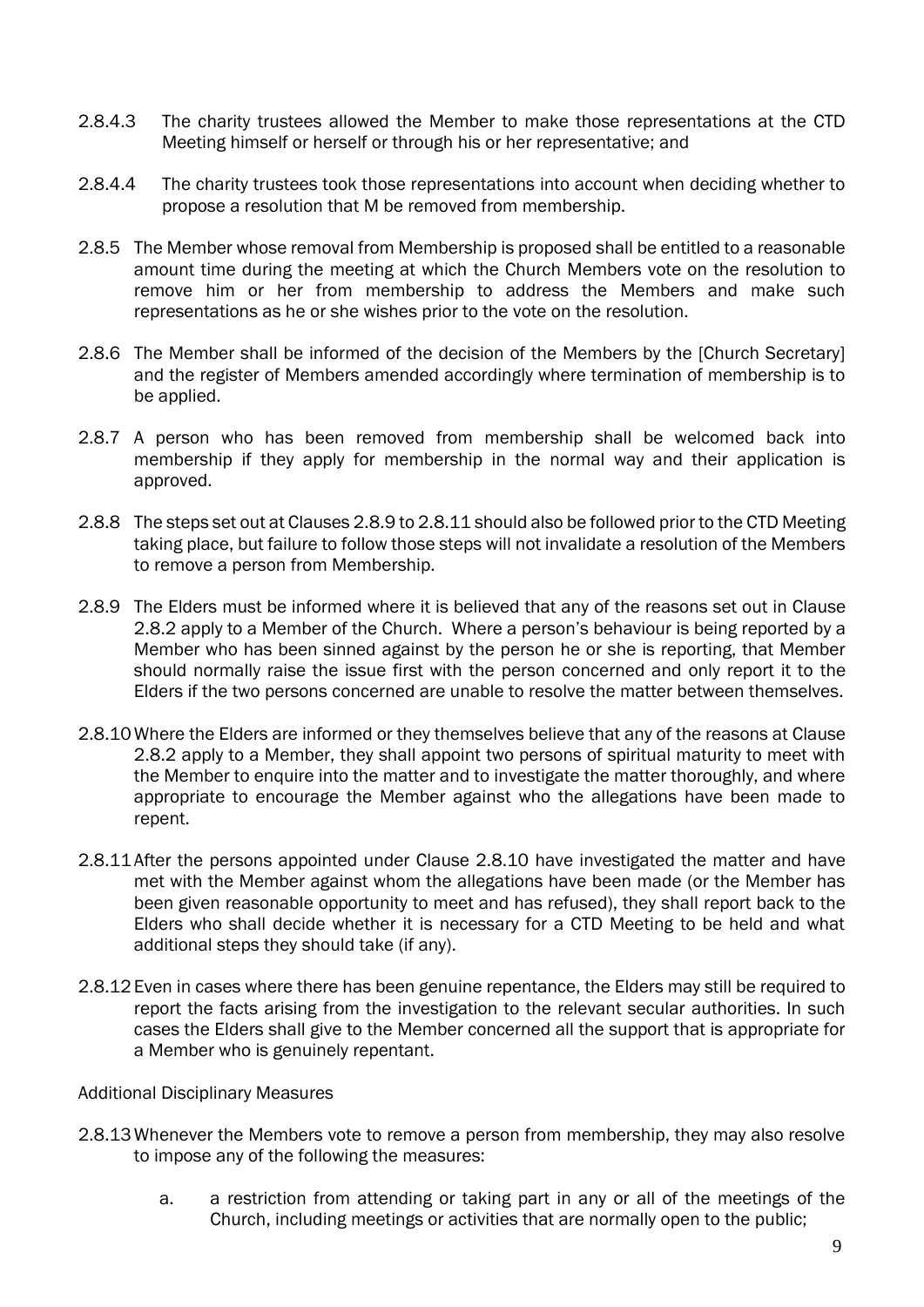- b. the remaining Members may be required not to have any association with the person who has been dismissed from membership in accordance with clear and specific guidance from the Elders as to what is required in this regard.
- <span id="page-9-0"></span>2.8.14 Any of the measures at Clause [2.8.13](#page-8-3) may be removed by a resolution of the Elders.
	- *A person who remains a member must be allowed to vote at Church Business Meetings.*
	- *We do not recommend excluding a person from participating in the Lord's Supper without also excluding them from membership.*
	- *There is general obligation on members to submit to the leadership and authority of the Elders.*
	- *The Elders could, require a member who is struggling with a particular sin to take particular steps which they believe are necessary to enable that member overcome that issue.*

### 2.9Church Business Meetings

2.9.1 The provisions for Church business meetings are set out in the Constitution under the Clauses headed "Members' decisions" and "General meetings of members". A "general meeting of members" under the Constitution is referred to as a "Church Business Meeting" in this Church Handbook.

Decisions covering any matters that are listed in Appendix 2 to this Church Handbook require the approval of the church members at a Church Business Meeting by the majorities set out in Appendix 2 for them to be recognised as decisions of the Church.

#### 2.9 Church Fellowship Meetings

2.9.2 In addition to normal business meetings, Fellowship meetings may be called at the discretion of the Elders. These meetings may include the wider fellowship of believers rather than just the membership and should be seen as a forum for promoting discussion amongst the Church as a whole.

These meetings will not make any decisions in respect of the Church.

## 2.10 Church Safeguarding Policy

- 2.9.1 The charity trustees shall operate a church safeguarding policy and shall ensure that activities involving children and vulnerable adults are carried out in accordance with that policy.
- 2.9.2 Each person overseeing church activities involving children or vulnerable adults and every charity trustee shall complete a DBS check. A record of the DBS certificate number should be held on record by the safeguarding policy administrator.

## 2.10 Exclusion of Non-Members From Public Meetings of the Church

2.10.1 The Elders may propose that the open invitation to attend public meetings of the Church customarily extended to non-members may be withdrawn from any individual who seeks to obstruct the carrying out of the work and ministry of the Church, or to undermine the leadership of the Church.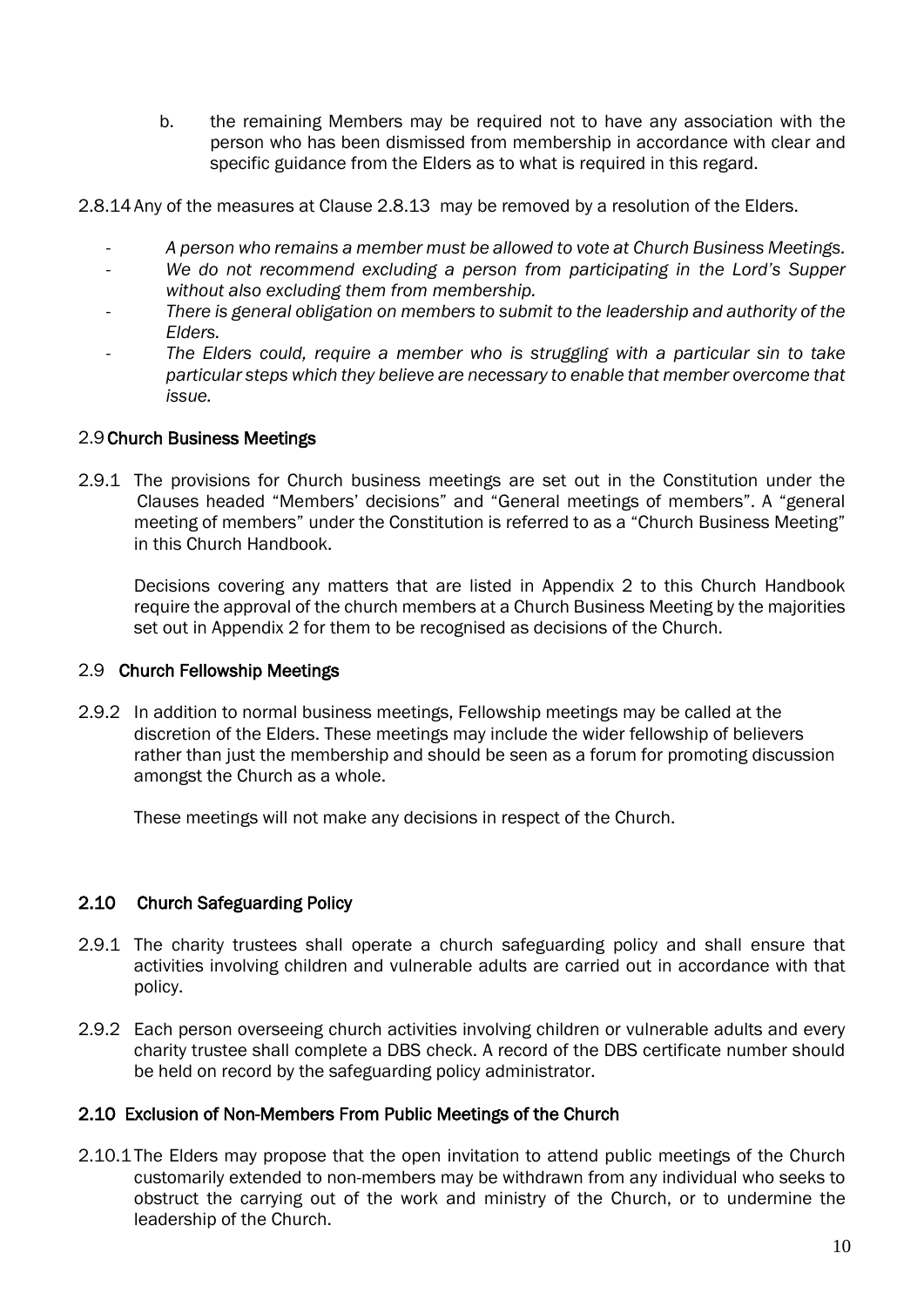- 2.10.2 Subject to Clauses [2.8.13](#page-8-3) and [2.8.14](#page-9-0) the Elders may only withdraw such open invitation to an individual if this is supported by a vote of 75% of Members present and voting at a Church Business Meeting.
- 2.10.3 An invitation that has been withdrawn may be reinstated by a resolution of the Elders recommendation to the members at a Church Business Meeting.

# 2.11 Amendment of the Church Handbook

- 2.11.1Other than the section headed "Principles for Charity Purposes", any provisions of this Church Handbook can be amended by the charity trustees under the authority of a resolution of the Members of the Church approving such a change at a Church Business Meeting, provided that the proposed amendment shall not be such as would cause the Church to lose its charitable status or such as would cause this Church Handbook to be inconsistent with the Constitution. The section headed "Principles for Charity Purposes" can only be amended where this is required because the provisions of the Constitution have changed.
- <span id="page-10-0"></span>2.11.2 A majority of [60]% of those Members present and voting at the Church Business Meeting is required to approve a proposed amendment to any clause excepting (i) any provision of this Church Handbook requiring the approval of a matter by percentage of the Members which is greater than a simple majority of the Members present and voting a Church Business Meeting, in which case the majority required to amend that provisions shall be the greater of (a) 75% of Members present and voting a Church Business Meeting and (b) the majority required by the provision itself as currently drafted, (ii) the provisions contained in Part 1 of this Church Handbook where a majority of [75]% is required, and (iii) the provisions in the section headed "Principles for Charity Purposes" where the charity trustees shall make the amendment without the need for a vote following any change to the Constitution.
- 2.11.3Notice of any proposed amendment together with the specific wording of the proposed change must be given in writing to all Church Members at least [3] weeks before the meeting at which the proposal will be put to the vote.
- 2.11.4No amendment may be made under this Clause to any provision of the Constitution, including the Basis of Faith.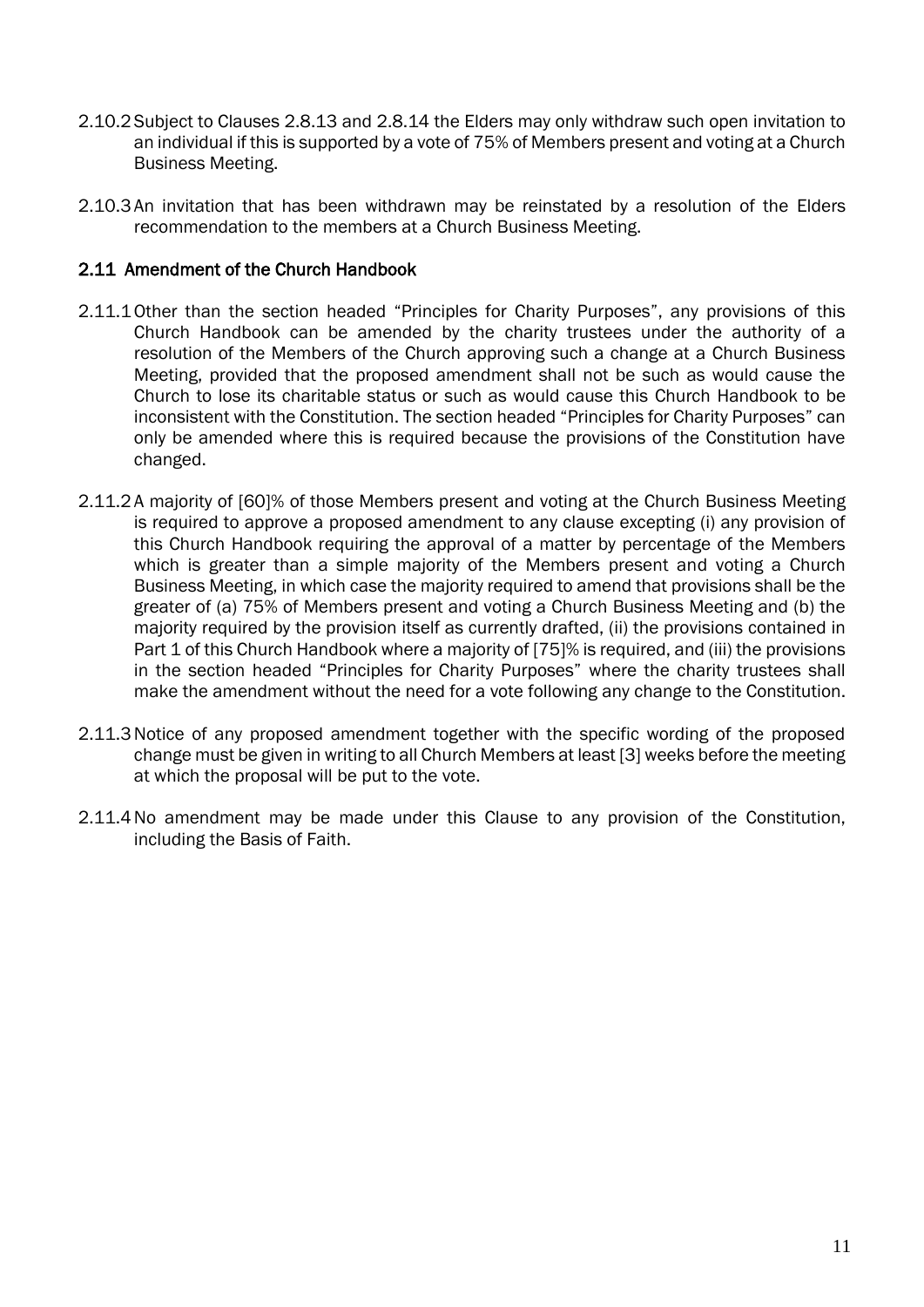APPENDIX 1

### BASIS OF FAITH

The following Statement of Faith has been adopted from the Fellowship of Independent Evangelical Churches (FIEC).

#### • **God**

There is one God, who exists eternally in three distinct but equal persons: the Father, the Son and the Holy Spirit. God is unchangeable in His holiness, justice, wisdom and love. He is the Almighty Creator, Saviour and Judge who sustains and governs all the things according to His sovereign will for His own glory.

#### • **The Bible**

God has revealed Himself in the Bible, which consists of the Old and New Testaments alone. Every word was inspired by God through human authors, so that the Bible as originally given is in its entirety the Word of God, without error and fully reliable in fact and doctrine. The Bible alone speaks with final authority and is always sufficient for all matters of belief and practice.

#### • **The Human Race**

All men and women, being created in the image of God, have inherent and equal dignity and worth. Their greatest purpose is to obey, worship and love God. As a result of the fall of our first parents, every aspect of human nature has been corrupted and all men and women are without spiritual life, guilty sinners and hostile to God. Every person is therefore under just condemnation of God and needs to be born again, forgiven and reconciled to God in order to know and please Him.

#### • **The Lord Jesus Christ**

The Lord Jesus Christ is fully God and fully man. He was conceived by the Holy Spirit, born of a virgin and lived a sinless life in obedience to the Father. He taught with authority and all His words are true. On the cross He died in the place of sinners, bearing God's punishment for their sin, redeeming them by His blood. He rose from the dead and in His resurrection body ascended into heaven where he is exalted as Lord of all. He intercedes for His people in the presence of the Father.

#### • **Salvation**

Salvation is entirely a work of God's grace and cannot be earned or deserved. It has been accomplished by the Lord Jesus Christ and is offered to all in the Gospel. God in His love forgives sinners whom He calls, granting them repentance and faith. All who believe in Christ are justified by faith alone, adopted into the family of God and receive eternal life.

#### • **The Holy Spirit**

The Holy Spirit has been sent from heaven to glorify Christ and to apply His work of salvation. He convicts sinners, imparts spiritual life and gives a true understanding of the Scriptures. He indwells all believers, brings assurance of salvation and produces increasing likeness to Christ. He builds up the Church and empowers its members for worship, service and mission.

#### • **The Church**

The universal Church is the body of which Christ is the head and to which all who are saved belong. It is made visible in local churches, where the congregations of believers are committed to each other for the worship of God, the preaching of the Word, the administering of Baptism and the Lord's Supper, for pastoral care and discipline and for evangelism. The unity of the body is expressed within and between churches by mutual love, care and encouragement. True fellowship between churches exists only where they are faithful to the Gospel.

#### • **Baptism And The Lord's Supper**

Baptism and the Lord's Supper have been given to the churches by Christ as visible signs of the Gospel. Baptism is a symbol of union with Christ and entry into His Church but does not impart spiritual life. The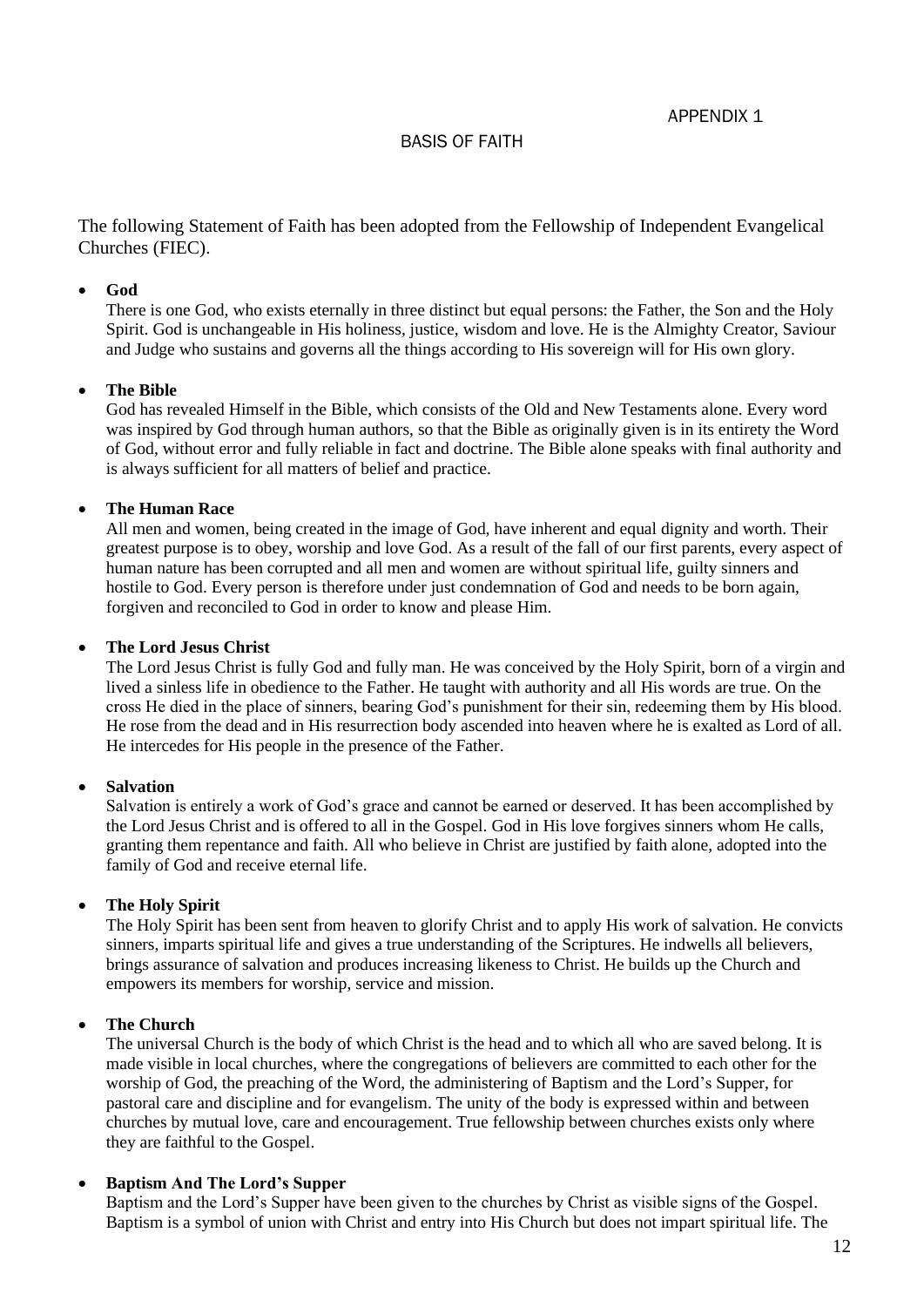Lord's Supper is a commemoration of Christ's sacrifice offered once for all and involves no change in the bread and wine. All its blessings are received by faith.

#### • **The Future**

The Lord Jesus Christ will return in glory. He will raise the dead and judge the world in righteousness. The wicked will be sent to eternal punishment and the righteous will be welcomed into a life of eternal joy and fellowship with God. God will make all things new and will be glorified forever.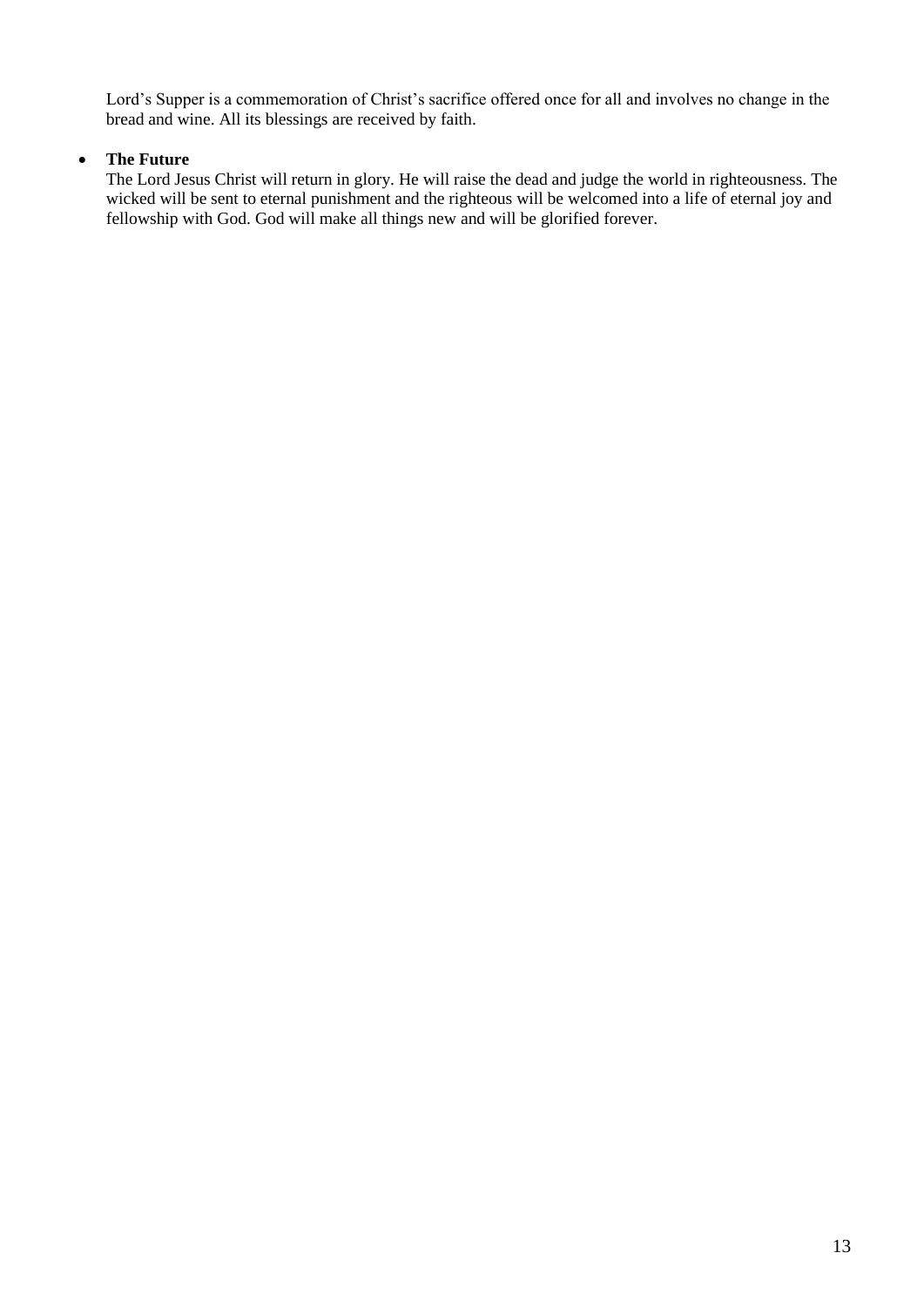### MATTERS REQUIRING APPROVAL AT A CHURCH BUSINESS MEETING

**The table below sets out the decisions that need to be approved by Church Members at a Church Business Meeting. Some items within the table simply reproduce requirements that are set out elsewhere in the Constitution or Church Rules ("Type A Items"). Other items cover decisions which are only required to be approved by Church Members by virtue of having been included in this table ("Type B Items"). Type A Items will be amended whenever the relevant provision of the Constitution or Church Rules is amended. Type B Items may be amended in accordance with clause [2.11.2.](#page-10-0)** 

|                | <b>Decision</b>                                                                             | <b>Majority required</b>                                            |
|----------------|---------------------------------------------------------------------------------------------|---------------------------------------------------------------------|
| 1              | To allow a Church Business Meeting to<br>proceed on short notice (Constitution -<br>11.3.2) | 90% of all Church Members                                           |
| $\overline{2}$ | To amend the Constitution (Constitution -<br>27.1)                                          | 75% of Church Members voting at a<br><b>Church Business Meeting</b> |
| 3              | To amend the Basis of Faith (Constitution -<br>27.3)                                        | 80% of all Church Members                                           |
| 4              | To wind up the Church (Constitution - 28)                                                   | 75% of Church Members voting at a<br><b>Church Business Meeting</b> |
| 5              | Approval of an application for Membership                                                   | 51% of Church Members voting at a<br><b>Church Business Meeting</b> |
| 6              | Appointment of an Elder                                                                     | 67% of Church Members voting at a<br><b>Church Business Meeting</b> |
| $\overline{7}$ | Removal of an Elder from office                                                             | 67% of Church Members voting at a<br><b>Church Business Meeting</b> |
| 8              | Appointment of a Deacon                                                                     | 67% of Church Members voting at a<br><b>Church Business Meeting</b> |
| 9              | Removal of a Deacon from office                                                             | 67% of Church Members voting at a<br><b>Church Business Meeting</b> |
| 10             | Expenditure over £500 to be approved at a<br>members meeting.                               | 51% of Church Members voting at a<br><b>Church Business Meeting</b> |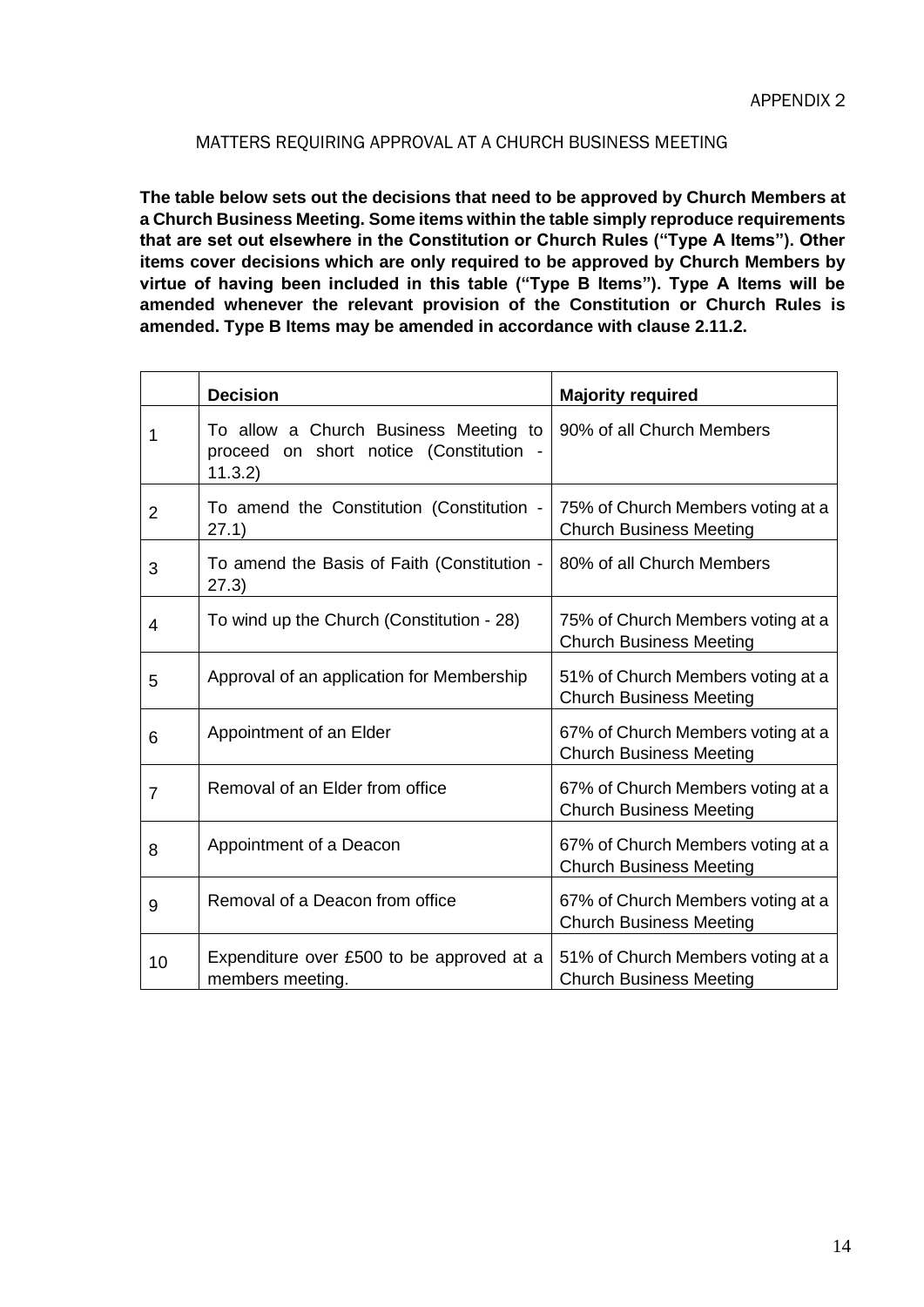# THE NASHVILLE STATEMENT

## **Article 1**

WE AFFIRM that God has designed marriage to be a covenantal, sexual, procreative, lifelong union of one man and one woman, as husband and wife, and is meant to signify the covenant love between Christ and his bride the church.

WE DENY that God has designed marriage to be a homosexual, polygamous, or polyamorous relationship. We also deny that marriage is a mere human contract rather than a covenant made before God.

## **Article 2**

WE AFFIRM that God's revealed will for all people is chastity outside of marriage and fidelity within marriage.

WE DENY that any affections, desires, or commitments ever justify sexual intercourse before or outside marriage; nor do they justify any form of sexual immorality.

## **Article 3**

WE AFFIRM that God created Adam and Eve, the first human beings, in his own image, equal before God as persons, and distinct as male and female.

WE DENY that the divinely ordained differences between male and female render them unequal in dignity or worth.

### **Article 4**

WE AFFIRM that divinely ordained differences between male and female reflect God's original creation design and are meant for human good and human flourishing.

WE DENY that such differences are a result of the Fall or are a tragedy to be overcome.

#### **Article 5**

WE AFFIRM that the differences between male and female reproductive structures are integral to God's design for self-conception as male or female.

WE DENY that physical anomalies or psychological conditions nullify the God-appointed link between biological sex and self-conception as male or female.

#### **Article 6**

WE AFFIRM that those born with a physical disorder of sex development are created in the image of God and have dignity and worth equal to all other image-bearers. They are acknowledged by our Lord Jesus in his words about "eunuchs who were born that way from their mother's womb." With all others they are welcome as faithful followers of Jesus Christ and should embrace their biological sex insofar as it may be known.

WE DENY that ambiguities related to a person's biological sex render one incapable of living a fruitful life in joyful obedience to Christ.

#### **Article 7**

WE AFFIRM that self-conception as male or female should be defined by God's holy purposes in creation and redemption as revealed in Scripture.

WE DENY that adopting a homosexual or transgender self-conception is consistent with God's holy purposes in creation and redemption.

### **Article 8**

WE AFFIRM that people who experience sexual attraction for the same sex may live a rich and fruitful life pleasing to God through faith in Jesus Christ, as they, like all Christians, walk in